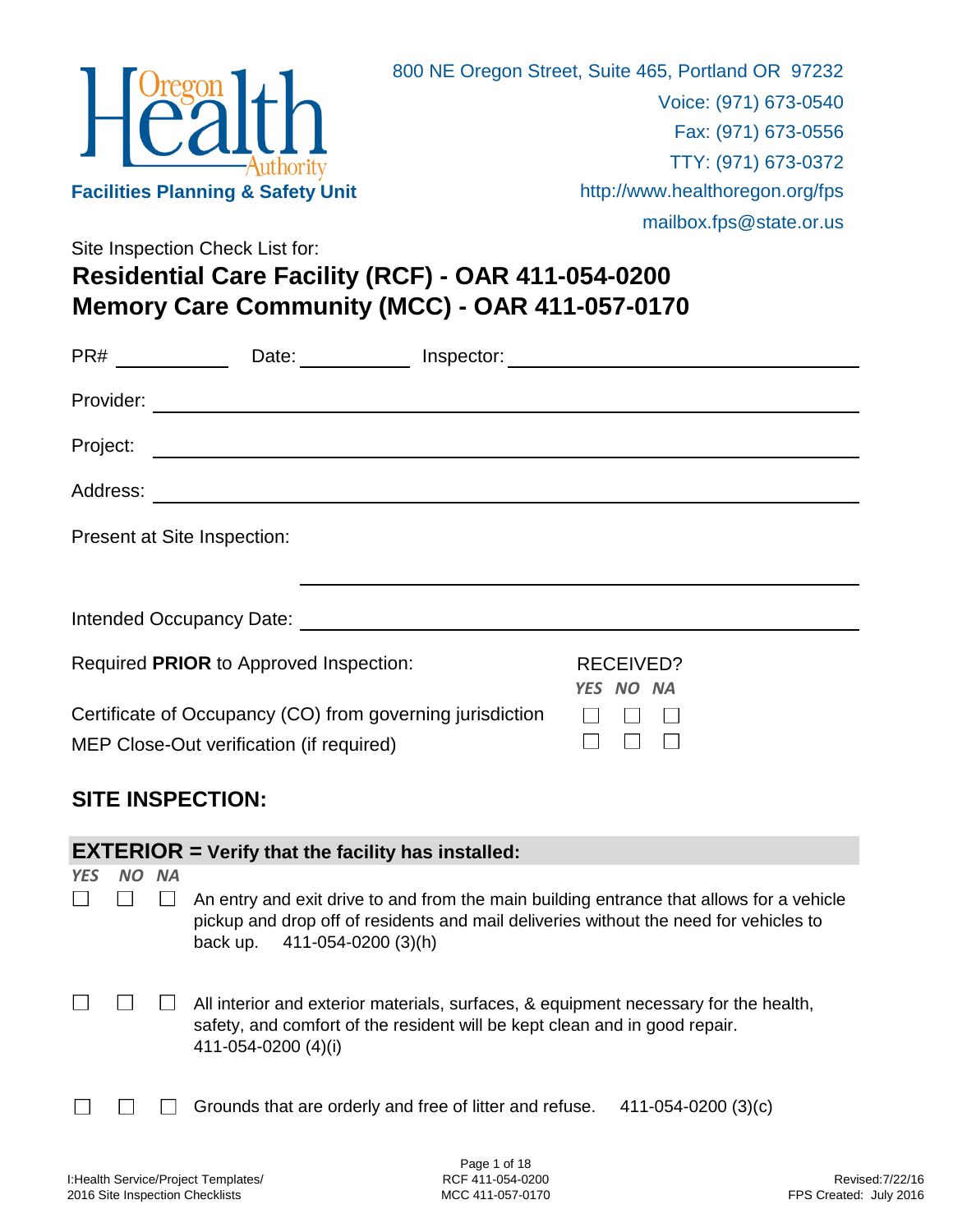|  | Measures to prevent the entry of rodents, flies, mosquitoes, and other insects. |
|--|---------------------------------------------------------------------------------|
|  | 411-054-0200 (3)(b)                                                             |

### **PATHWAYS/WALKWAYS/ACCESS must be:**

|                     | PATHWAYS/WALKWAYS/ACCESS MUST DE:                                                                                                                                                |
|---------------------|----------------------------------------------------------------------------------------------------------------------------------------------------------------------------------|
|                     | Made of hard, smooth material. 411-054-0200 (3)(a)                                                                                                                               |
|                     | Surface to be a medium to dark reflectance value to prevent glare from reflected<br>411-057-0170 (5)(c)<br>sunlight.                                                             |
|                     | Be accessible. 411-054-0200 (3)(a)                                                                                                                                               |
| $\sim$              | Maintained in good repair. 411-054-0200 (3)(a)                                                                                                                                   |
| $\sim$              | Lighting fixtures and circuitry must conform to lighting intensities in Table 2.<br>411-057-0170(3)(b)(B)                                                                        |
|                     | Exterior Walking Surface (Night) Ambient = 5 FC                                                                                                                                  |
|                     | Reading $@$ 30" above walk surface =                                                                                                                                             |
| <b>GARBAGE:</b>     |                                                                                                                                                                                  |
| YES NO NA           | Garbage must be stored in covered refuse containers.<br>411-054-0200 (3)(c)                                                                                                      |
|                     | Outside area drain with Hot & Cold water hose bibs must be provided for sanitizing<br>laundry carts, food carts, and garbage cans.<br>411-054-0200 (9)(c)                        |
|                     |                                                                                                                                                                                  |
| <b>LANDSCAPING:</b> |                                                                                                                                                                                  |
|                     | Contracted or Third Party Services Provided. 411-054-0200 (3)(e)<br><b>OR</b>                                                                                                    |
| $\Box$              | Provide storage for all maintenance equipment. 411-054-0200 (3)(e)<br>Locked storage for all Poisons, Chemicals, rodenticides, and other toxic materials.<br>411-054-0200 (3)(b) |

# **INTERIOR = Verify that the facility is or has installed:**

## **ENTRY/EXITS:**

*YES NO N/A*

 $\Box$ 

 $\Box$  Reception area that is visible and accessible to residents and visitors when entering  $\Box$ the doors of the main entrance. 411-054-0200 (4)(a)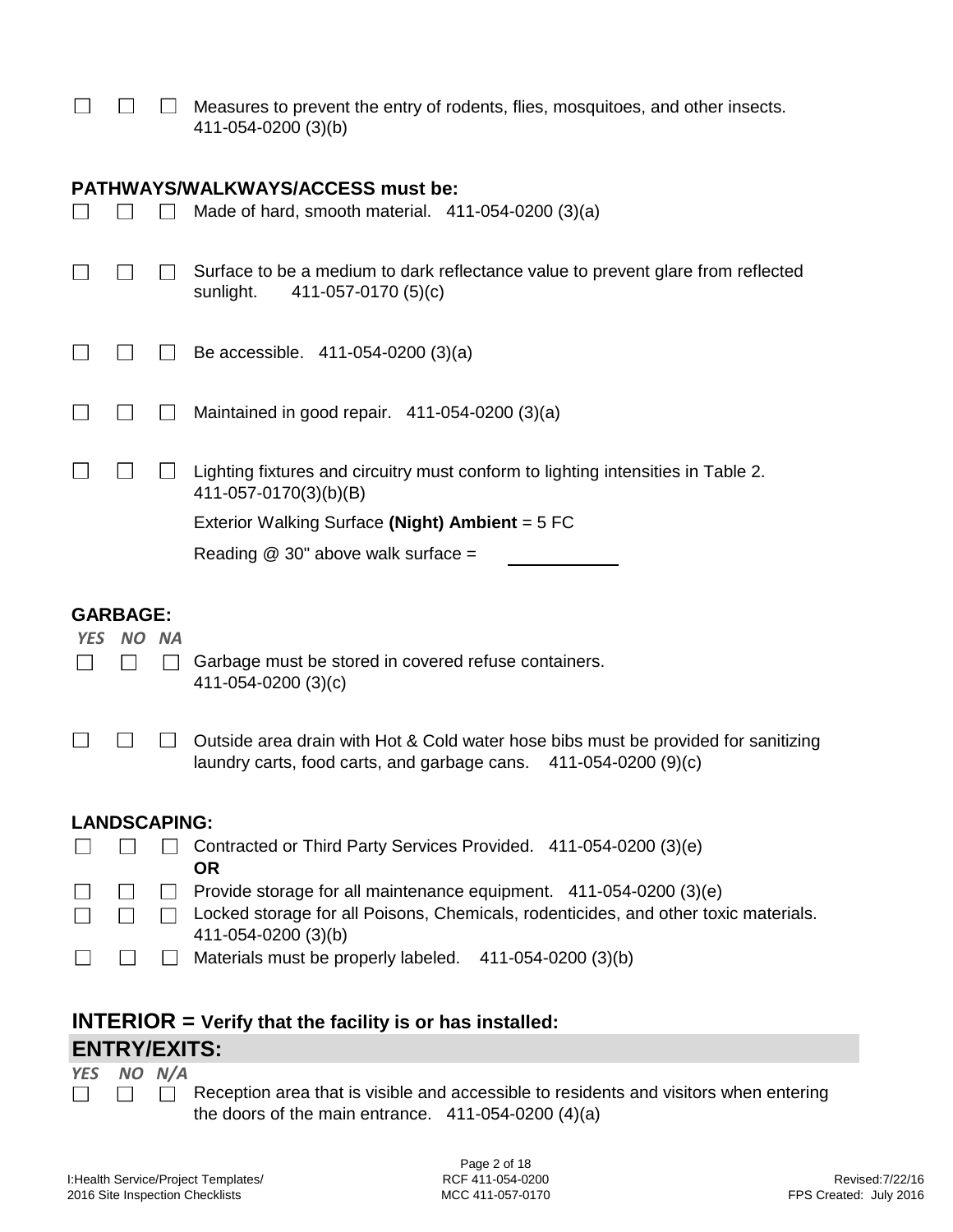|  | Exit doors may not include locks that DELAY or PREVENT evacuation except as<br>specified by the building code. Department approval required to install.<br>411-054-0200 (4)(e) & 411-054-0200 (4)(e)(A)                                                                                                                          |
|--|----------------------------------------------------------------------------------------------------------------------------------------------------------------------------------------------------------------------------------------------------------------------------------------------------------------------------------|
|  | An exit door alarm or other acceptable system must be provided for security purposes<br>and to alert staff when residents exit the RCF. The door system may be integrated<br>with a call system.<br>411-054-0200 (11)(b)                                                                                                         |
|  | MCC may not have entrance and exit doors that are closed with non-electronic keyed<br>locks. A door with a keyed lock may not be placed between a resident and the exit.<br>411-057-0170 (9)(c)                                                                                                                                  |
|  | Electronic locking devises used on MCC exit doors must release upon Fire<br>alarm/Sprinkler Activation; Power failure; by key button or key pad activation.<br>411-057-0170 (9)(a)(A)(B(C)                                                                                                                                       |
|  | If keypads are used at exits, directions for the keypad code and their operation must<br>be posted on the outside of the door to allow access to the unit. However, if all the<br>community is endorsed, then directions for the operation of the locks need not be<br>posted on the outside of the door.<br>411-057-0170 (9)(b) |
|  | If MCC does not post the code, the community must develop a policy or a system that<br>allows for visitor entry. 411-057-0170 (9)(d)                                                                                                                                                                                             |
|  | Lighting fixtures and circuitry must conform to lighting intensities in Table 2.<br>411-057-0170 (3)(b)(B)<br>Exterior Entrance (Night) Ambient = 10 FC<br>Read $@$ 30" AFF =                                                                                                                                                    |
|  | Lighting fixtures and circuitry must conform to lighting intensities in Table 2.<br>411-057-0170 (3)(b)(B)<br>Interior Entry (Day) Ambient = $50$ FC<br>Reading $@$ 30" AFF - 10' inside door =                                                                                                                                  |
|  | Lighting fixtures and circuitry must conform to lighting intensities in Table 2.<br>411-057-0170 (3)(b)(B)<br>Interior Entry (Night) Ambient = $10$ FC<br>Reading $@$ 30" AFF =                                                                                                                                                  |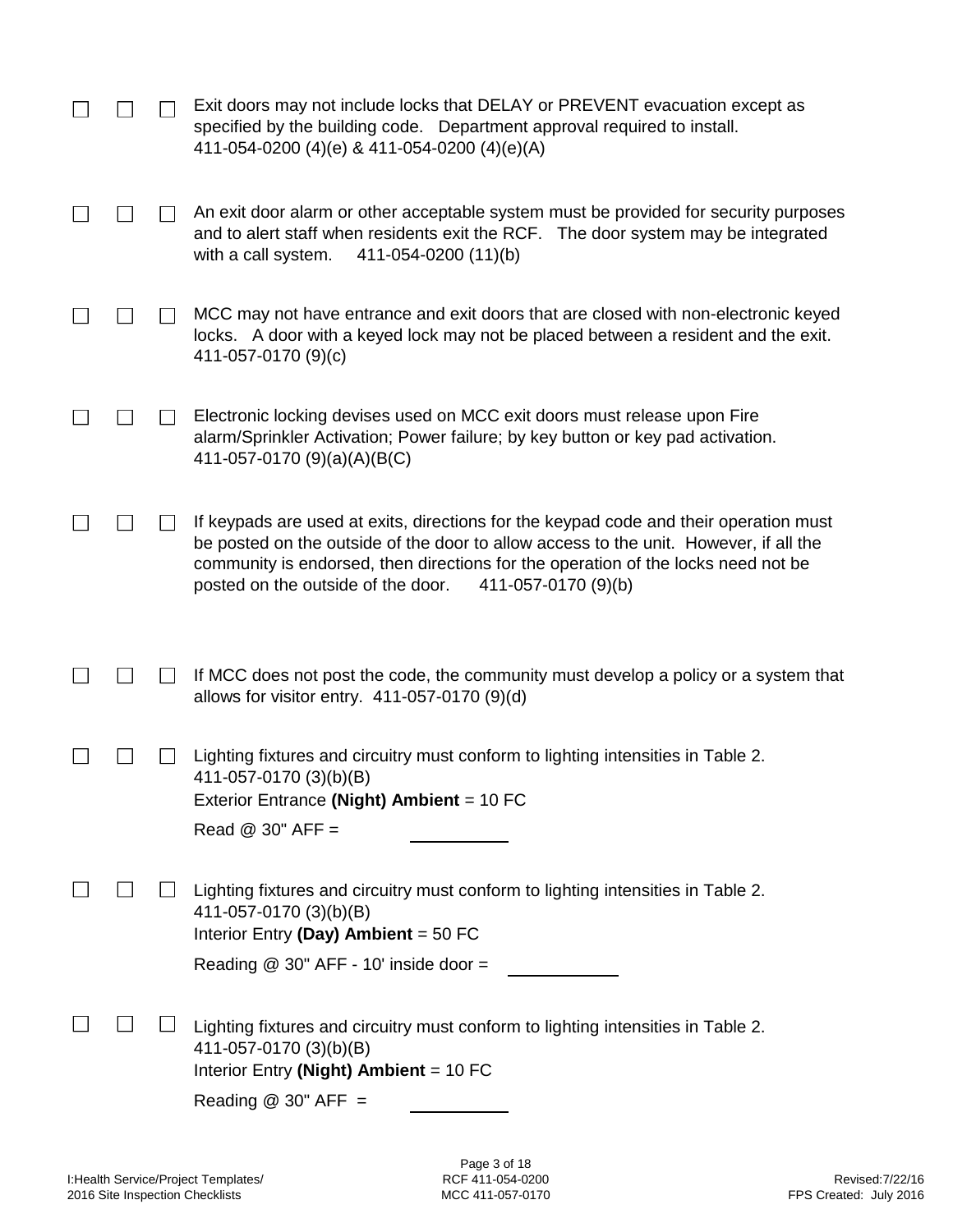|     | <b>OVERALL:</b> |           |                                                                                                                                                                                                                                                                                                          |
|-----|-----------------|-----------|----------------------------------------------------------------------------------------------------------------------------------------------------------------------------------------------------------------------------------------------------------------------------------------------------------|
| YES | NΟ              | <b>NA</b> | Memory Care Communities located on ground floor.<br>411-057-0170 (2)(b)                                                                                                                                                                                                                                  |
|     |                 |           | Maximize functional abilities, accommodate behavior related to dementia, promote<br>safety, enhance personal dignity and encourage independence.<br>411-057-0170 (1)                                                                                                                                     |
|     |                 |           | Emphasize a residential appearance while retaining the features required to support<br>special resident needs. 411-054-0200 (4)                                                                                                                                                                          |
|     |                 |           | All interior and exterior materials, surfaces, & equipment necessary for the health,<br>safety, and comfort of the resident will be kept clean and in good repair.<br>411-054-0200 (4)(i)                                                                                                                |
|     |                 |           | Be free from unpleasant odors.<br>411-054-0200 (4)(h)                                                                                                                                                                                                                                                    |
|     |                 |           | High visual surface contrast between floor and wall, wall & door, and between floor and<br>other objects.<br>411-057-0170 (3)(b)                                                                                                                                                                         |
|     |                 |           | Walls, floors, ceilings, and woodwork must be finished to minimize reflected glare and<br>must have a low sheen or matte finish.<br>411-057-0170 (4)(a)                                                                                                                                                  |
|     |                 |           | Use of Extension Cords and Special Taps are not allowed.<br>411-054-0200 (10)((b)                                                                                                                                                                                                                        |
|     |                 |           | Adequate telephones must be available for resident, staff, and visitor use.<br>411-054-0200 (12)                                                                                                                                                                                                         |
|     |                 |           | If the only public telephone is located in a staff area, it must be posted that the<br>telephone is available for normal resident-use at any time and that staff shall ensure<br>the resident's uninterrupted privacy. Staff may provide assistance when necessary or<br>411-054-0200 (12)<br>requested. |
|     |                 |           | Lever-type door handles must be provided on all doors used by residents.<br>411-054-0200 (4)(d)                                                                                                                                                                                                          |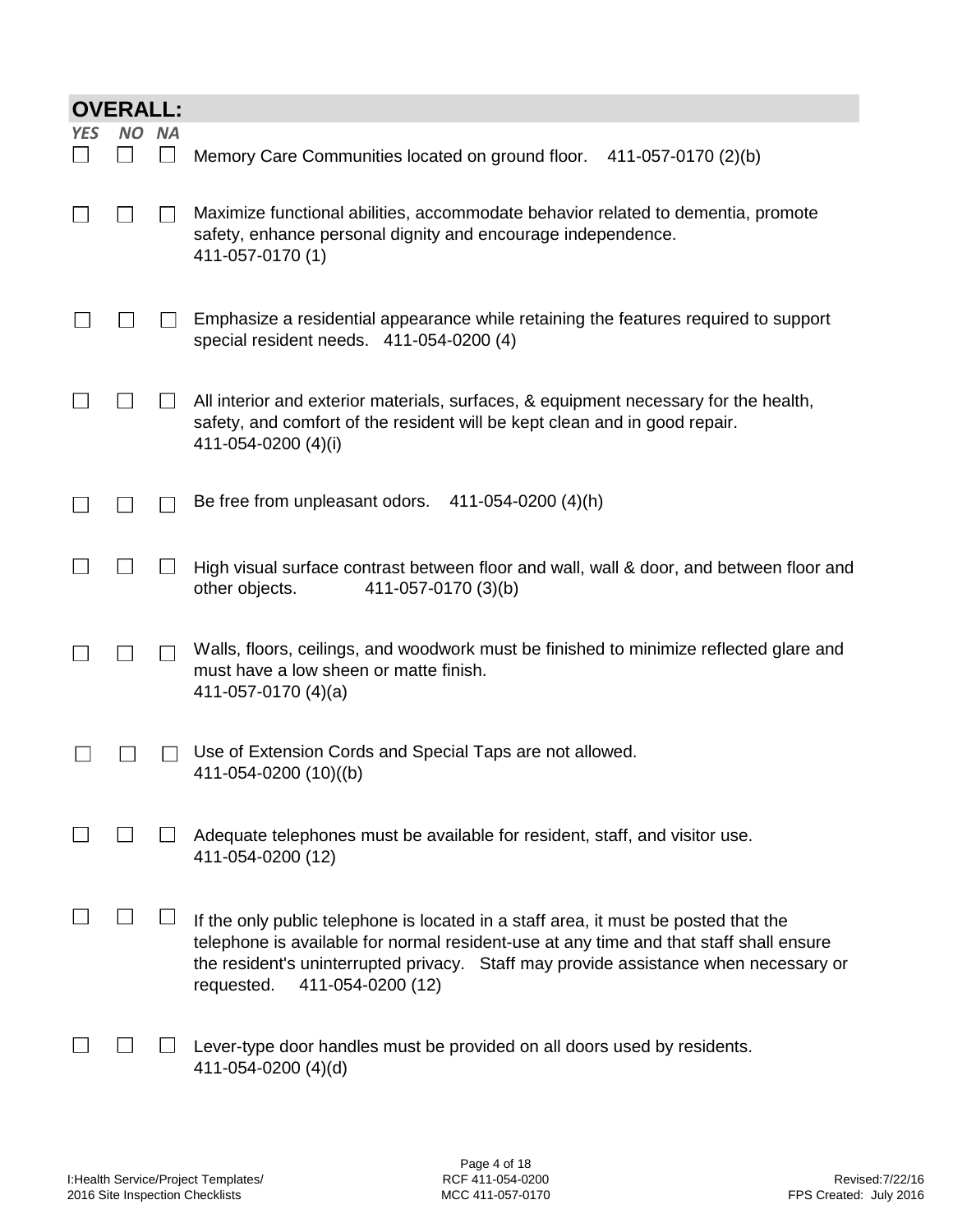|  | $\mathbf{A} \mathbf{D} \mathbf{F}$                                                                                                                                                                                                                                                                                                                     |
|--|--------------------------------------------------------------------------------------------------------------------------------------------------------------------------------------------------------------------------------------------------------------------------------------------------------------------------------------------------------|
|  | Effective 1/15/15 wall heaters are not acceptable in new construction or remodeling.<br>Covers, grates, or screens of wall heaters and associated heating elements may not<br>exceed 120 degrees Fahrenheit when they are installed in locations that are subject to<br>incidental contact by people or with combustible material. 411-054-0200 (8)(d) |
|  | Resident areas must maintain 70 degrees Fahrenheit. Required temperatures are no<br>less than 70 degrees Fahrenheit during the day and 60 degrees Fahrenheit during<br>sleeping hours. 411-054-0200 (8)(a)(A)                                                                                                                                          |
|  | Thresholds and floor junctures must be maintained to allow for the passage of<br>wheelchairs and to prevent a tripping hazard.<br>411-054-0200 $(4)(c)(C)$                                                                                                                                                                                             |
|  | Carpeting and other floor materials must be constructed and installed to minimize<br>resistance for passage of wheelchairs and other ambulation aids.<br>411-054-0200 (4)(c)(B)                                                                                                                                                                        |
|  | Hard Surface Floors and base must be free from cracks and breaks.<br>$411 - 054 - 0200(4)(c)(A)$                                                                                                                                                                                                                                                       |

#### **COMMON AREAS CORRIDORS:**

|            | <b>CORRIDORS:</b> |           |                                                                                                                                                            |  |  |  |  |  |  |
|------------|-------------------|-----------|------------------------------------------------------------------------------------------------------------------------------------------------------------|--|--|--|--|--|--|
| <b>YES</b> | <b>NO</b>         | <b>NA</b> |                                                                                                                                                            |  |  |  |  |  |  |
|            |                   |           | Walls, floors, ceilings, and woodwork must be finished to minimize reflected glare and<br>must have a low sheen or matte finish. $411-057-0170(4)(a)$      |  |  |  |  |  |  |
|            |                   |           | Handrails must be installed at one or both sides of resident-use corridors.<br>411-054-0200 $(4)(b)(C)$                                                    |  |  |  |  |  |  |
|            |                   |           | Lighting fixtures and circuitry must conform to lighting intensities in Table 2.<br>411-057-0170 (3)(b)(B)<br>Corridor (Day) Ambient = $30$ FC             |  |  |  |  |  |  |
|            |                   |           | Reading @ Corridor 30" AFF =                                                                                                                               |  |  |  |  |  |  |
|            |                   |           | Lighting fixtures and circuitry must conform to lighting intensities in Table 2.<br>411-057-0170 (3)(b)(B)<br>Corridors (Night/Sleeping) Ambient = $10$ FC |  |  |  |  |  |  |
|            |                   |           | Reading $@$ Corridors 30" AFF =                                                                                                                            |  |  |  |  |  |  |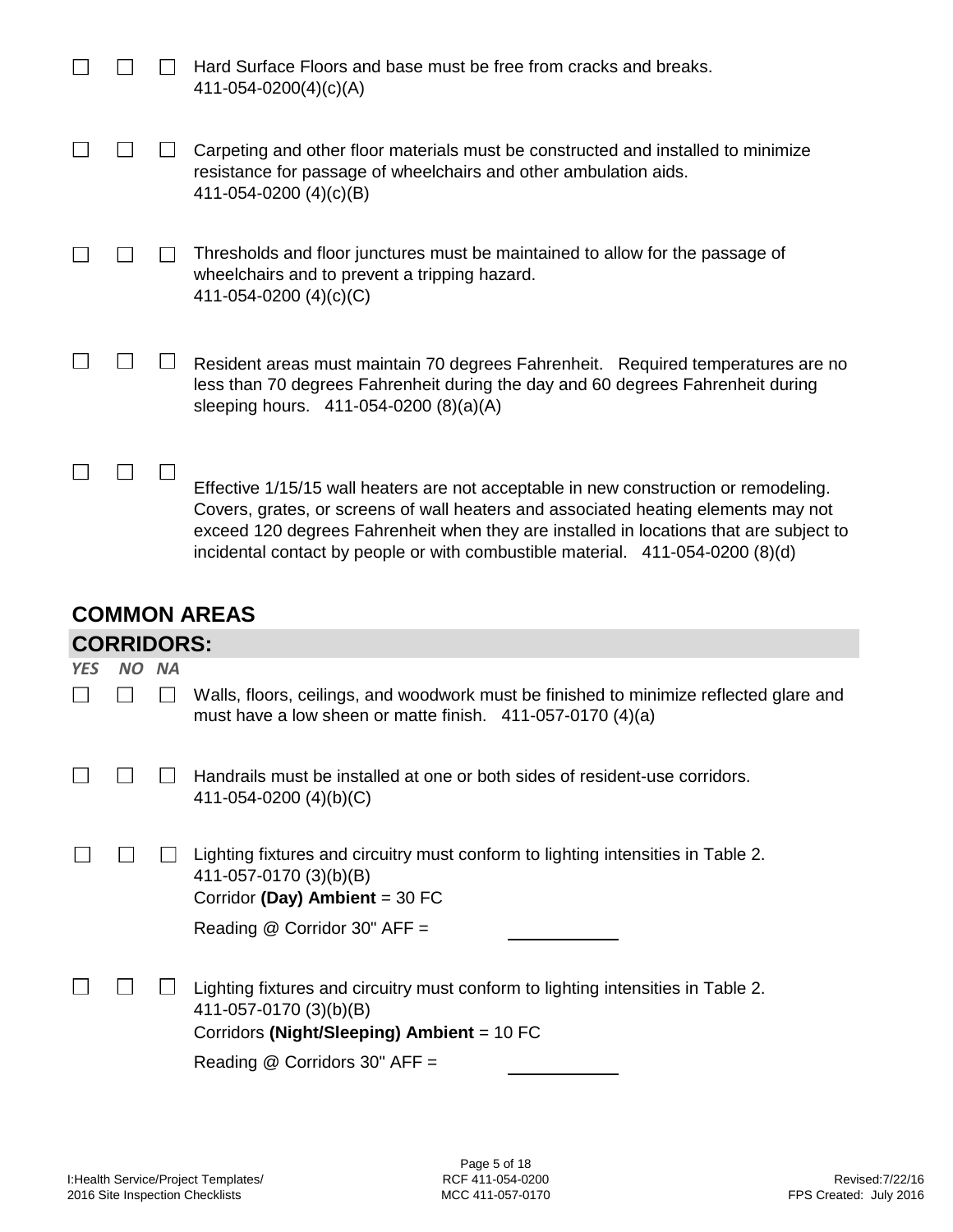|                          |                   |                | Lighting fixtures and circuitry must conform to lighting intensities in Table 2.<br>411-057-0170 (3)(b)(B)<br>Exit Stairways and Landings (Value Contrast on Edge) <b>Ambient</b> = 30 FC<br>Reading @ Stairs/Landing 30" AFF= |  |  |
|--------------------------|-------------------|----------------|--------------------------------------------------------------------------------------------------------------------------------------------------------------------------------------------------------------------------------|--|--|
|                          | <b>ELEVATORS:</b> |                |                                                                                                                                                                                                                                |  |  |
| <b>YES</b>               | NO.               | <b>NA</b>      |                                                                                                                                                                                                                                |  |  |
| $\overline{\phantom{a}}$ |                   | $\blacksquare$ | Facilities with more than one floor must provide at least one elevator that meets<br>Oregon Elevator Specialty Code. 411-054-0200 (4)(g)                                                                                       |  |  |
|                          |                   |                | Lighting fixtures and circuitry must conform to lighting intensities in Table 2.<br>411-057-0170 (3)(b)(B)                                                                                                                     |  |  |
|                          |                   |                | Elevator Interior Ambient = 30 FC                                                                                                                                                                                              |  |  |
|                          |                   |                | Reading $@$ 30" AFF =                                                                                                                                                                                                          |  |  |
|                          |                   |                |                                                                                                                                                                                                                                |  |  |
|                          |                   |                | LIVING/FAMILY/ACTIVITY/MULTIPLE USE/SOCIAL/RECREATION Areas:                                                                                                                                                                   |  |  |
| <b>YES</b>               | <b>NO</b>         | <b>NA</b>      |                                                                                                                                                                                                                                |  |  |
|                          |                   |                | Safe corridors and passageways through the common areas that are free of objects<br>that may cause falls.<br>411-057-0170 (6)(d)                                                                                               |  |  |
|                          |                   |                | Windows must have coverings which diffuse daylight and minimize glare with blocking<br>all natural light during the day. $411-057-0170(3)(b)(D)$                                                                               |  |  |
|                          |                   |                | The glass and area surrounding the fireplace must not exceed 120 degrees<br>Fahrenheit.<br>411-053-0200 (8)(c)                                                                                                                 |  |  |
|                          |                   |                |                                                                                                                                                                                                                                |  |  |
|                          |                   |                | If a stove is provided in the activities or common-use area, and is available for resident-<br>use, a keyed, remote switch, or other safety devise must be provided to ensure staff<br>control. 411-054-0200 (6)(e)            |  |  |
|                          |                   |                | Lighting fixtures and circuitry must conform to lighting intensities in Table 2.<br>411-057-0170 (3)(b)(B)                                                                                                                     |  |  |
|                          |                   |                | Visiting Area (Day) Ambient = $30$ FC                                                                                                                                                                                          |  |  |
|                          |                   |                | Reading $@$ 30" AFF =                                                                                                                                                                                                          |  |  |
|                          |                   |                |                                                                                                                                                                                                                                |  |  |
|                          |                   |                | Lighting fixtures and circuitry must conform to lighting intensities in Table 2.<br>411-057-0170 (3)(b)(B)                                                                                                                     |  |  |
|                          |                   |                | Visiting Area (Night) Ambient = $10$ FC                                                                                                                                                                                        |  |  |
|                          |                   |                | Reading $@30"$ AFF =                                                                                                                                                                                                           |  |  |
|                          |                   |                | Page 6 of 18                                                                                                                                                                                                                   |  |  |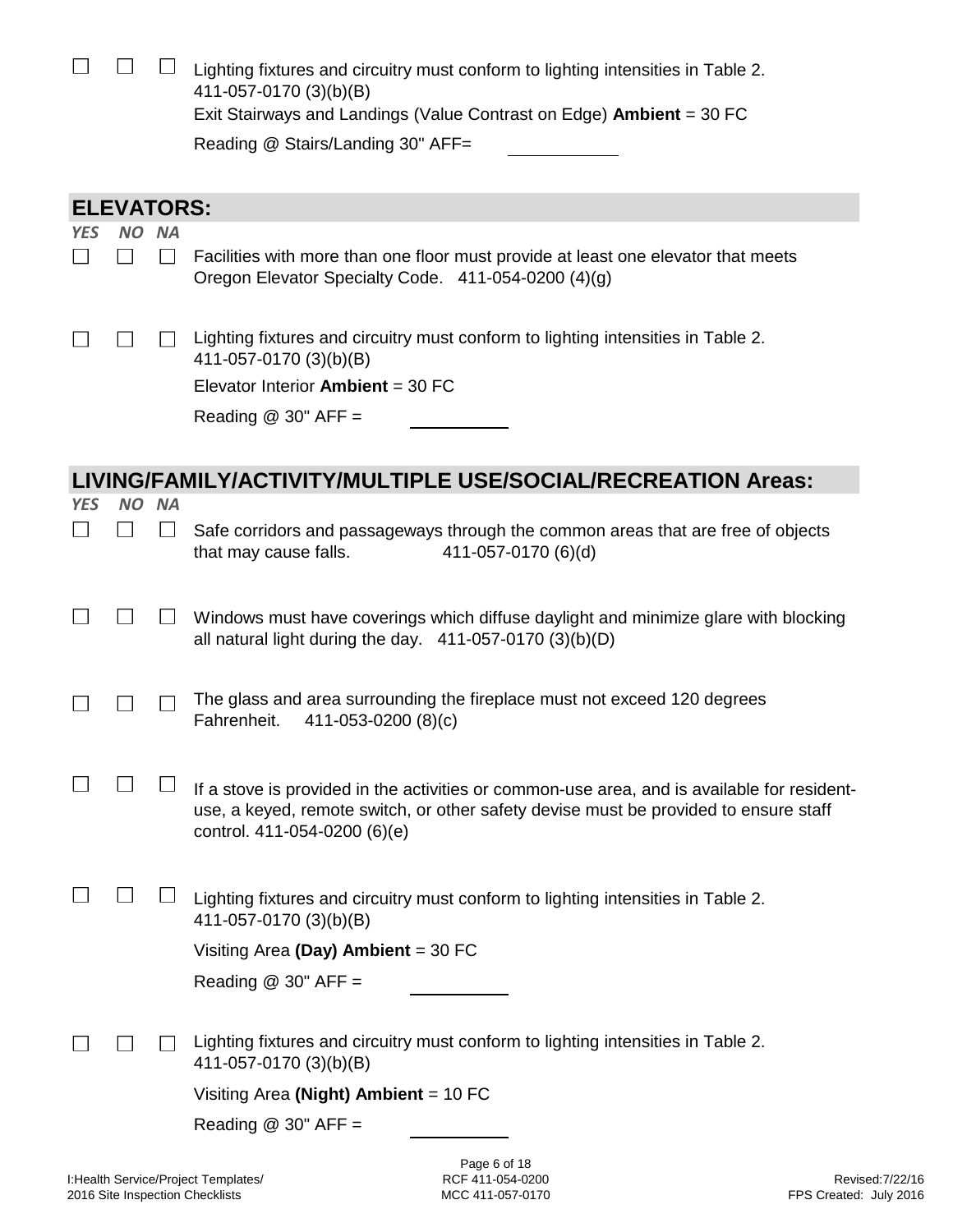|                   |              |             | Lighting fixtures and circuitry must conform to lighting intensities in Table 2.<br>411-057-0170 (3)(b)(B)                |
|-------------------|--------------|-------------|---------------------------------------------------------------------------------------------------------------------------|
|                   |              |             | Activity Area Ambient = $30$ FC                                                                                           |
|                   |              |             | Reading $@$ 30" AFF =                                                                                                     |
|                   |              |             |                                                                                                                           |
|                   |              |             | Lighting fixtures and circuitry must conform to lighting intensities in Table 2.<br>411-057-0170 (3)(b)(B)                |
|                   |              |             | Activity Areas Task = $50$ FC                                                                                             |
|                   |              |             | Reading $@$ work surface =                                                                                                |
|                   |              |             |                                                                                                                           |
|                   |              |             | <b>OUTDOOR RECREATION AREAS (Required):</b>                                                                               |
| <b>YES</b>        | <b>NO</b>    | <b>NA</b>   |                                                                                                                           |
| $\vert \ \ \vert$ | $\mathsf{L}$ |             | Must be accessible & available to all.<br>411-054-0200 (3)(f)                                                             |
|                   |              |             |                                                                                                                           |
|                   |              |             | Direct access to SECURE area. $411-054-0200$ (3)(f)                                                                       |
|                   |              |             |                                                                                                                           |
|                   |              |             | Access doors MAY BE locked during nighttime hours or during severe weather.<br>411-057-0170 (5)(e)                        |
|                   |              |             |                                                                                                                           |
|                   |              |             |                                                                                                                           |
|                   |              |             | Fencing that is: $411-057-0170$ (5)(b) & (5)(d)                                                                           |
|                   |              | ⊔<br>$\Box$ | 6 feet high<br>Reduces risk of elopement                                                                                  |
|                   |              | $\Box$      | Maintained In functional condition                                                                                        |
|                   |              |             | Furniture sufficient in weight & stability, to prevent injury or aid in elopement.                                        |
|                   |              |             | 411-057-0170 (5)(d)                                                                                                       |
|                   |              |             |                                                                                                                           |
|                   |              |             | Lighting must be equal to a minimum of $5$ FC 411-054-0200 (3)(f)                                                         |
|                   |              |             | $Reading =$                                                                                                               |
|                   |              |             |                                                                                                                           |
|                   |              |             | <b>DINING ROOM:</b>                                                                                                       |
| <b>YES</b>        | <b>NO</b>    | <b>NA</b>   |                                                                                                                           |
|                   |              | $\perp$     | Must have a free flow of movement to and from common & personal spaces.<br>411-057-0170 (6)(a)                            |
|                   |              |             |                                                                                                                           |
|                   |              |             |                                                                                                                           |
|                   |              |             | RCF must have policies and equipment to assure food is served fresh and at proper<br>411-054-0200 (6)(c)<br>temperatures. |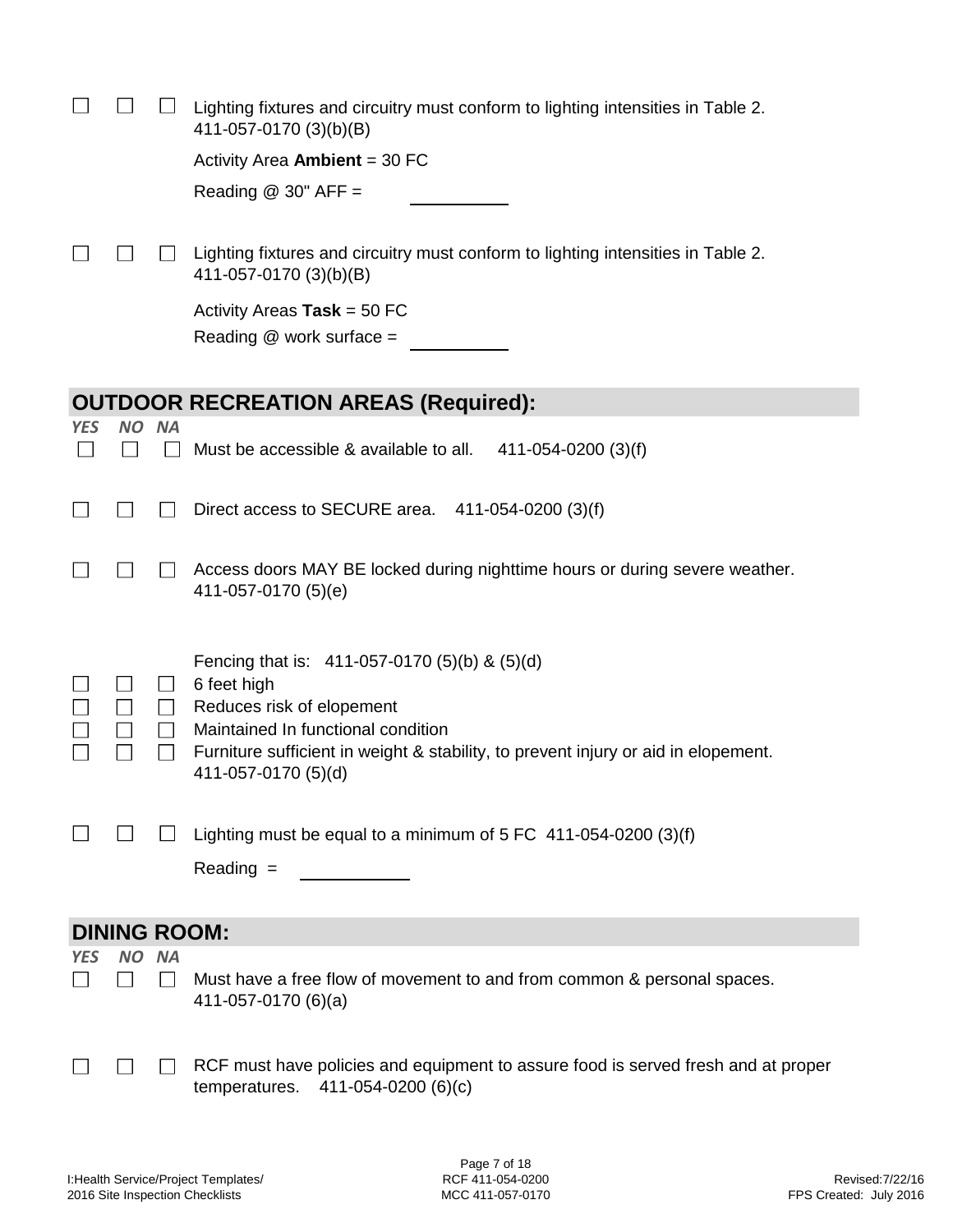|            |       | Windows must have coverings which diffuse daylight and minimize glare with out<br>blocking all natural light during the day. $411-057-0170(3)(b)(D)$                                |
|------------|-------|-------------------------------------------------------------------------------------------------------------------------------------------------------------------------------------|
|            |       | The glass and area surrounding the fireplace must not exceed 120 degrees<br>Fahrenheit.<br>411-053-0200 (8)(c)                                                                      |
|            |       | MCC=Lighting fixtures and circuitry must conform to lighting intensities in Table 2.<br>411-057-0170 (3)(b)(B)<br>Dining (Active Hours) Ambient = 30 FC<br>Reading $@$ 30" AFF =    |
|            |       | MCC=Lighting fixtures and circuitry must conform to lighting intensities in Table 2.<br>411-057-0170 (3)(b)(B)<br>Dining (Active Hours) Task = 50 FC<br>Reading $@$ table surface = |
|            |       | Hot Water temperatures serving dietary areas must meet OAR 333-150-0000 (Food<br>Sanitation Rules.) 411-054-0200 (9)(b)                                                             |
|            |       | Water Temp $= 135$ degrees<br>$Reading =$                                                                                                                                           |
|            |       |                                                                                                                                                                                     |
|            |       |                                                                                                                                                                                     |
| <b>YES</b> | NO NA | <b>SHARED SERVICE ROOMS:</b>                                                                                                                                                        |
|            |       | MCC=Lighting fixtures and circuitry must conform to lighting intensities in Table 2.<br>411-057-0170 (3)(b)(B)<br>Barber/Beautician Ambient = 50 FC                                 |
|            |       | Reading $@$ 30" AFF =                                                                                                                                                               |
|            |       | MCC=Lighting fixtures and circuitry must conform to lighting intensities in Table 2.<br>411-057-0170 (3)(b)(B)<br>Chapel or Quiet Area Ambient = 30 FC<br>Reading $@30"$ AFF =      |
|            |       | MCC=Lighting fixtures and circuitry must conform to lighting intensities in Table 2.<br>411-057-0170 (3)(b)(B)<br>Administrative Areas Ambient = 30 FC                              |
|            |       | Reading $@30"$ AFF =<br>MCC=Lighting fixtures and circuitry must conform to lighting intensities in Table 2.<br>411-057-0170 (3)(b)(B)<br>Administrative Areas Task = 50 FC         |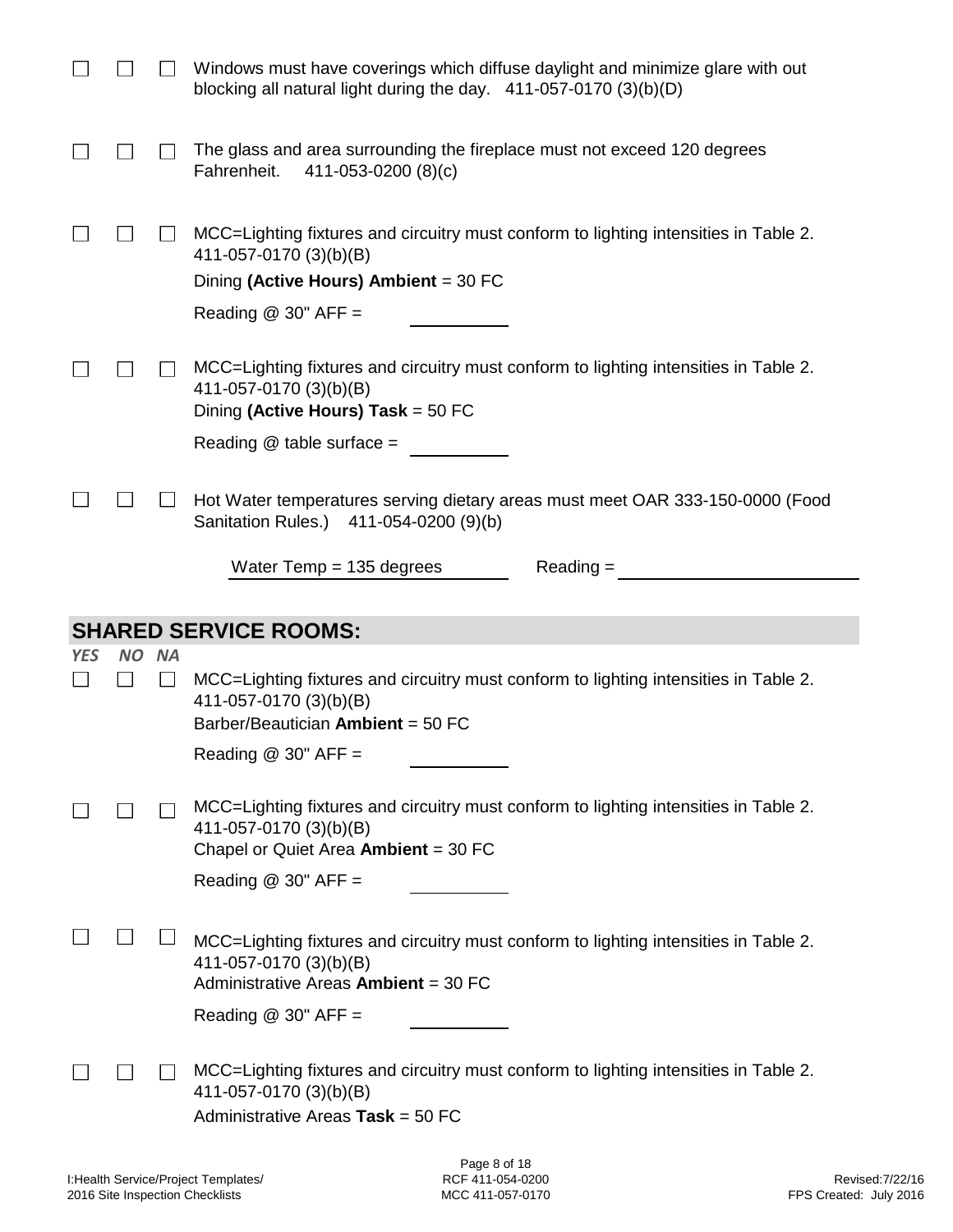|  |  |  | Reading $@$ work surface = |  |
|--|--|--|----------------------------|--|
|--|--|--|----------------------------|--|

|            |           |                | <b>PUBLIC RESTROOMS:</b>                                                                                                                                                                     |  |  |  |
|------------|-----------|----------------|----------------------------------------------------------------------------------------------------------------------------------------------------------------------------------------------|--|--|--|
| <b>YES</b> | <b>NO</b> | <b>NA</b>      |                                                                                                                                                                                              |  |  |  |
|            |           | $\blacksquare$ | RCF with more than 16 residents must provide at least one separate toilet and hand<br>wash lavatory for staff & visitor use. $411-054-0200$ (6)(b)(B)                                        |  |  |  |
|            |           |                | A manually operated emergency call system must be provided in each toilet & bathing<br>facility used by residents and visitors. 411-054-0200 (11)(a)                                         |  |  |  |
|            |           |                | All toilet and shower rooms must be equipped with a mechanical exhaust fan or central<br>exhaust system that discharges to the outside.<br>411-054-0200 (8)(b)                               |  |  |  |
|            |           |                | <b>MEDICATION STORAGE:</b>                                                                                                                                                                   |  |  |  |
| <b>YES</b> | NO.       | <b>NA</b>      |                                                                                                                                                                                              |  |  |  |
|            |           | $\mathbf{I}$   | Must have a locked and separate closed storage area for medication, supportive of the<br>distribution system utilized including: 411-054-0200 (7)(a)                                         |  |  |  |
|            |           |                | Locked refrigeration for perishable medications. 411-054-0200 (7)(a)(A)                                                                                                                      |  |  |  |
|            |           |                | Medications stored separate from any poisons, hazardous materials, or toxic<br>substance. 411-054-0200 (a)(B)                                                                                |  |  |  |
|            |           |                | A medication sink, if more than 16 residents. 411-054-0200 (a)(C)                                                                                                                            |  |  |  |
|            | KITCHEN:  |                |                                                                                                                                                                                              |  |  |  |
|            | ΝO        |                |                                                                                                                                                                                              |  |  |  |
|            |           |                | Kitchen for 16 or fewer Residents                                                                                                                                                            |  |  |  |
|            |           |                | Kitchen facilities and equipment in residential care facilities with a capacity of 16 or<br>fewer may be of residential type except as required by the building code.<br>411-054-0200 (7)(e) |  |  |  |
|            |           |                | A two compartment sink or separate food prep sink or separate hand wash lavatory<br>411-054-0200 (7)(e)(E)<br>must be provided.                                                              |  |  |  |
|            |           |                | Storage for mop and other cleaning tools.<br>411-054-0200 (7)(e)(l)                                                                                                                          |  |  |  |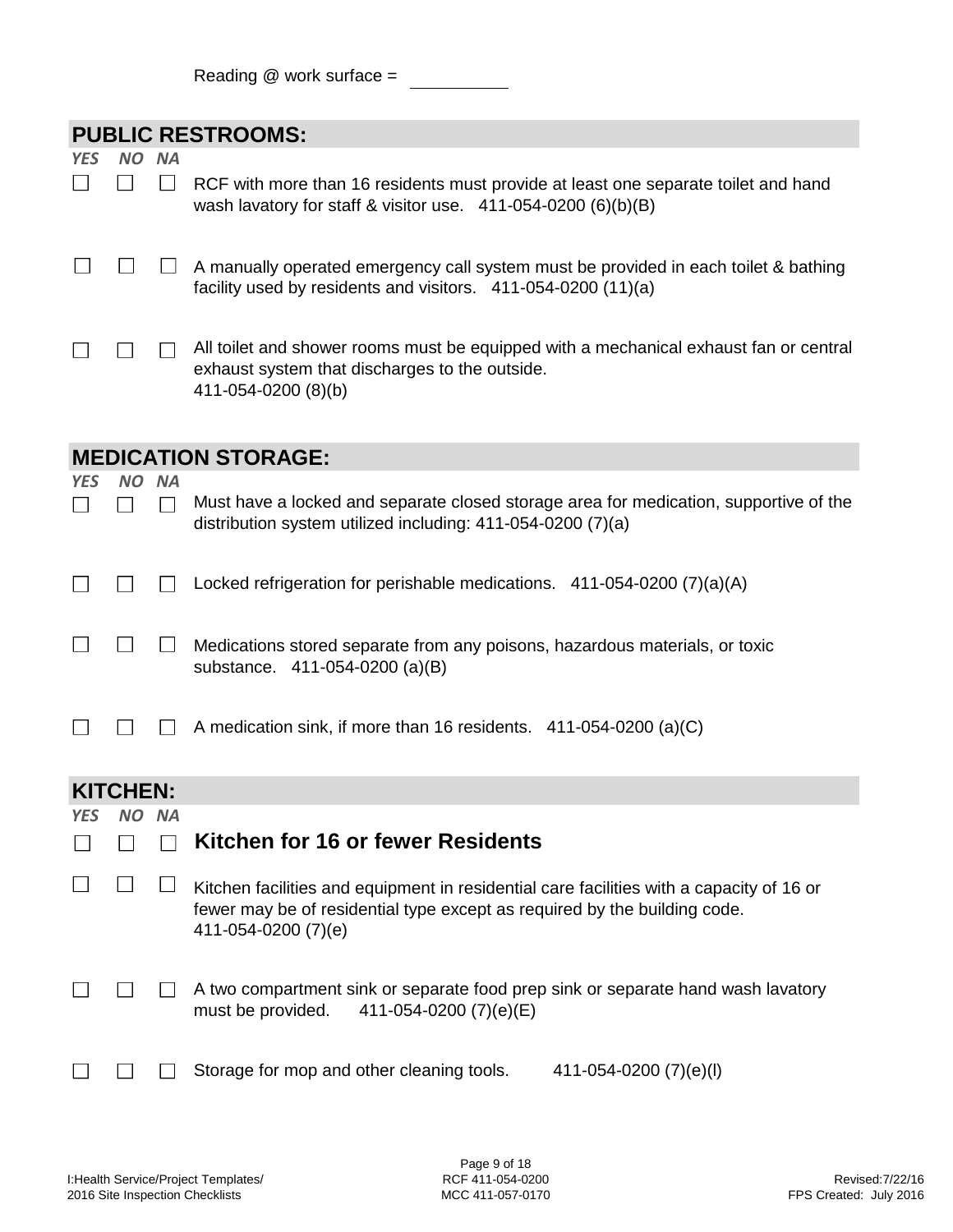|            |       |                            | Dedicated mop and other cleaning tools and supplies used for dietary areas ONLY.<br>411-054-0200 (7)(e)(l)                                                                                 |
|------------|-------|----------------------------|--------------------------------------------------------------------------------------------------------------------------------------------------------------------------------------------|
|            |       |                            | Residential or Commercial dishwasher with a final rinse cycle reaching a minimum of<br>140 degrees Fahrenheit. 411-054-0200 (7)(e)(D)<br>0R                                                |
|            |       |                            | Chemical disinfectant must be provided.<br>411-054-0200 (7)(e)(D)                                                                                                                          |
| <b>YES</b> | NO.   | <b>NA</b><br>$\mathcal{L}$ | Kitchen for 16 or more residents<br>must comply with OAR 333-150-0000 (Food Sanitation Rules.)<br>411-054-0200 (7)(e)                                                                      |
|            |       |                            | Commercial dishwasher required by OAR 333-150-0000.<br>411-054-0200 (7)(e)(D)                                                                                                              |
|            |       |                            | Separate janitors closet or alcove must be provided with a floor or service sink and<br>have storage for cleaning tools and supplies. 411-054-0200 (7)(e)(l)                               |
|            |       |                            | Dedicated mop and other cleaning tools and supplies used for dietary areas ONLY.<br>411-054-0200 (7)(e)(l)                                                                                 |
|            |       |                            | A triple pot wash sink (unless pots are sanitized in the dishwasher.)<br>411-054-0200 (7(e)(E)                                                                                             |
|            |       |                            | A food prep sink.<br>411-054-0200 (7)(e)(E)                                                                                                                                                |
|            |       |                            | A separate hand wash lavatory.<br>411-054-0200 (7)(e)(E)                                                                                                                                   |
|            |       |                            | <b>General Kitchen Requirements:</b>                                                                                                                                                       |
| <b>YES</b> | NO NA |                            | Food preparation and serving areas must have:                                                                                                                                              |
|            |       | $\Box$                     | 411-054-0200 $(7)(e)(E)(F)(G)(J)$<br>Smooth, cleanable counters.<br>Stove & oven equipment for cooking and baking needs.<br>Storage for cookbooks, diet planning information, and records. |
|            |       |                            | Non freezing space to store a one-week supply of dry, staple foods.                                                                                                                        |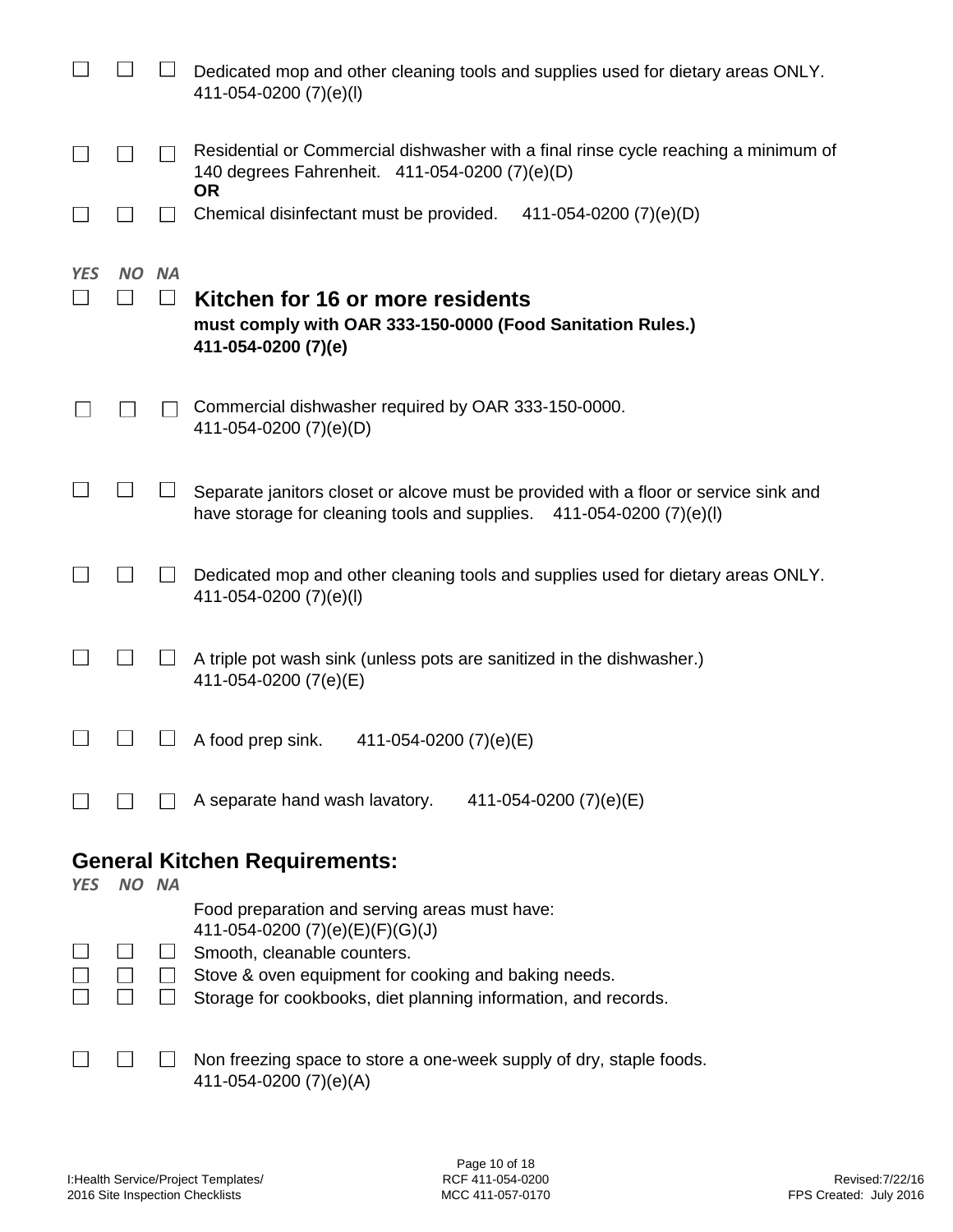|            |                 |           | Refrigeration space for a two day supply of perishable foods. Must be at proper temp.<br>411-054-0200 (7)(e)(B)<br>$Temp =$                                                                  |
|------------|-----------------|-----------|----------------------------------------------------------------------------------------------------------------------------------------------------------------------------------------------|
|            |                 |           | Freezer space to store a two day supply of perishable foods. Must be at proper temp.<br>411-054-0200 (7)(e)(B)<br>$Temp =$                                                                   |
|            |                 |           | Storage for all dishware, utensils, and cooking utensils used by residents.<br>411-054-0200 (7)(e)(C)                                                                                        |
|            |                 |           | Garbage in food prep area must be enclosed and separate from food storage.<br>411-054-0200 (7)(e)(H)                                                                                         |
|            |                 |           | Walls & Ceilings must be cleanable and finished smooth per OAR 333-150-0000.<br>411-054-0200 (4)(f)                                                                                          |
|            |                 |           | Wall base shall be continuous and coved with the floor material, tightly sealed to the<br>wall, and constructed without voids that can harbor insects or moisture.<br>411-054-0200 (7)(e)(K) |
|            |                 |           | Hot Water temperatures serving dietary areas must meet OAR 333-150-0000 (Food<br>Sanitation Rules.)<br>411-054-0200 (9)(b)                                                                   |
|            |                 |           | Water Temp $= 135$ degrees<br>$Reading =$                                                                                                                                                    |
|            | <b>LAUNDRY:</b> |           |                                                                                                                                                                                              |
| <b>YES</b> | NO.             | <b>NA</b> |                                                                                                                                                                                              |
|            |                 |           | Must be separate from food preparation and other resident use areas.<br>411-054-0200 (7)(c)(B)                                                                                               |
|            |                 |           | Laundry facilities may be located to allow for both resident and staff use.<br>411-054-0200 (7)(c)                                                                                           |
|            |                 |           | Laundry facilities must: 411-054-0200 (7)(c); (7)(c)(A)<br>Provide a time schedule for resident-use<br>Equipment must be residential<br>Operable<br>At no additional cost to the resident    |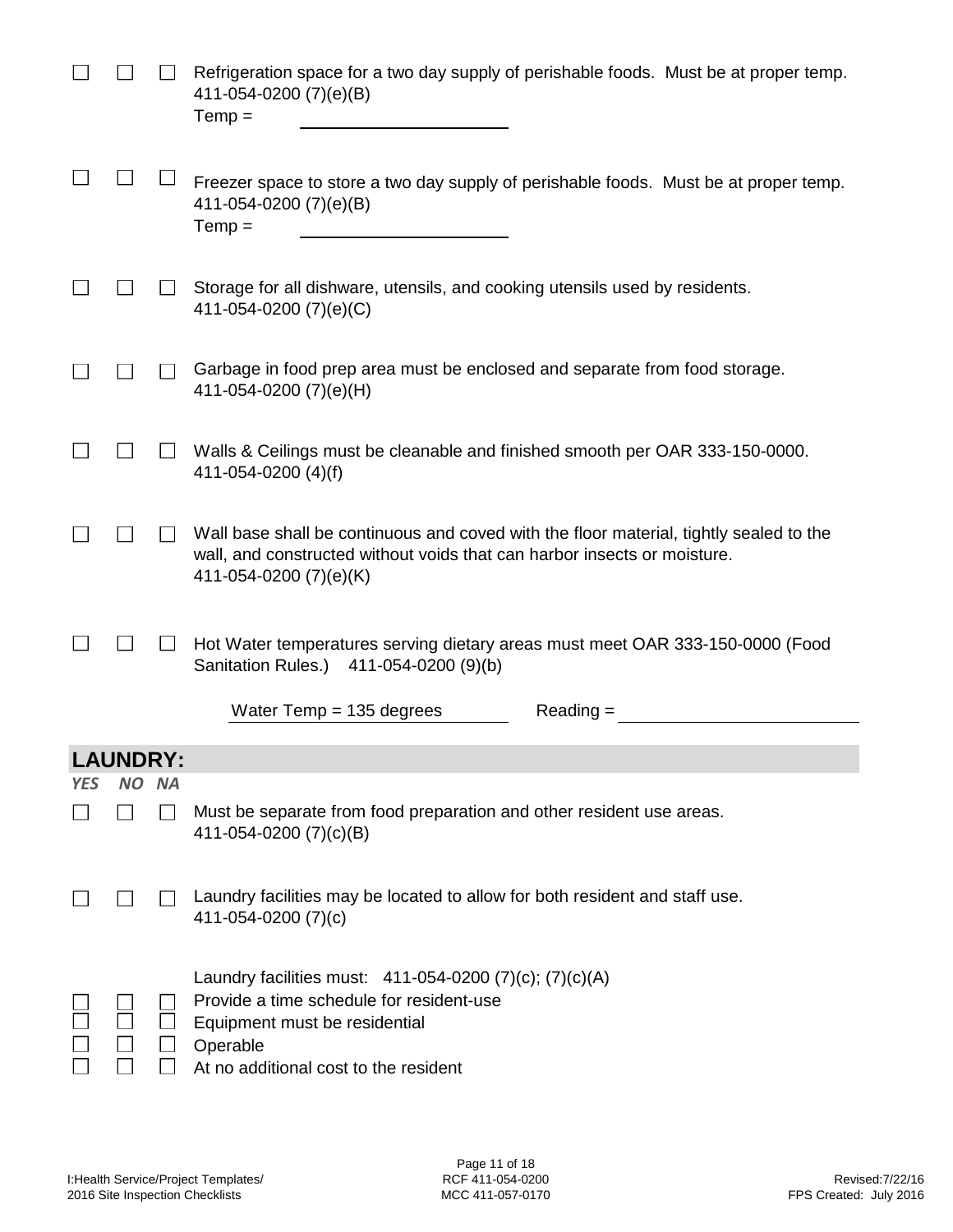|                                 |     |           | When primary laundry is not in the building or suitable for resident-use, RCF must<br>provide separate resident-use laundry facilities.<br>411-054-0200 (7)(c)                                                      |  |  |  |
|---------------------------------|-----|-----------|---------------------------------------------------------------------------------------------------------------------------------------------------------------------------------------------------------------------|--|--|--|
|                                 |     |           | Laundry facilities must have space and equipment to handle laundry-processing<br>411-054-0200 (7)(c)(B)<br>needs.                                                                                                   |  |  |  |
|                                 |     |           | Laundry facilities used by staff must have capacity for locked storage of chemicals &<br>411-054-0200 (7)(c)(C)<br>equipment.                                                                                       |  |  |  |
|                                 |     |           | Walls and ceilings must be cleanable.<br>411-054-0200 $(4)(f)$                                                                                                                                                      |  |  |  |
|                                 |     |           | Wall base shall be continuous and coved with the floor material, tightly sealed to the<br>wall, and constructed without voids that can harbor insects or moisture.<br>411-054-0200 (7)(c)(D)                        |  |  |  |
| <b>SOILED LINEN PROCESSING:</b> |     |           |                                                                                                                                                                                                                     |  |  |  |
|                                 |     |           |                                                                                                                                                                                                                     |  |  |  |
| <b>YES</b>                      | NO. | <b>NA</b> |                                                                                                                                                                                                                     |  |  |  |
|                                 |     |           | There must be an area (separate from regular laundry) with closed containers and<br>equipment that ensure the separate storage and handling of soiled linens & clothing.<br>411-054-0200 (7)(d)(A)                  |  |  |  |
|                                 |     |           | Area must provide a one-way flow of soiled linens and soiled clothing from the soiled<br>area to the clean area and preclude potential for contamination of clean linens and<br>411-054-0200 (7)(d)(B)<br>clothing. |  |  |  |
|                                 |     |           | Area must have: $411-054-0200$ (7) (d)(C)&(D)&(E)<br>Flushing rim clinical sink                                                                                                                                     |  |  |  |
|                                 |     |           | Hand held rinsing devise @ flushing rim clinical sink                                                                                                                                                               |  |  |  |
|                                 |     | $\Box$    | Hand wash sink or lavatory<br>Waterproof gloves for personnel handling soiled laundry                                                                                                                               |  |  |  |
|                                 |     |           | Washers with a minimum 140 degree temperature rinse cycle<br>411-054-0200 (7)(d)((D)                                                                                                                                |  |  |  |
|                                 |     |           | <b>OR</b><br>Use of Chemical disinfectant                                                                                                                                                                           |  |  |  |

 $\Box$  $\Box$ A separate covered or enclosed clean linen storage. May be on shelves, carts, or in closets outside of laundry area. 411-054-0200 (7)(d)(F)

 $\Box$  $\Box$ Walls and ceilings must be cleanable . 411-054-0200 (4)(f)

 $\Box$ 

 $\Box$ 

Page 12 of 18 RCF 411-054-0200 MCC 411-057-0170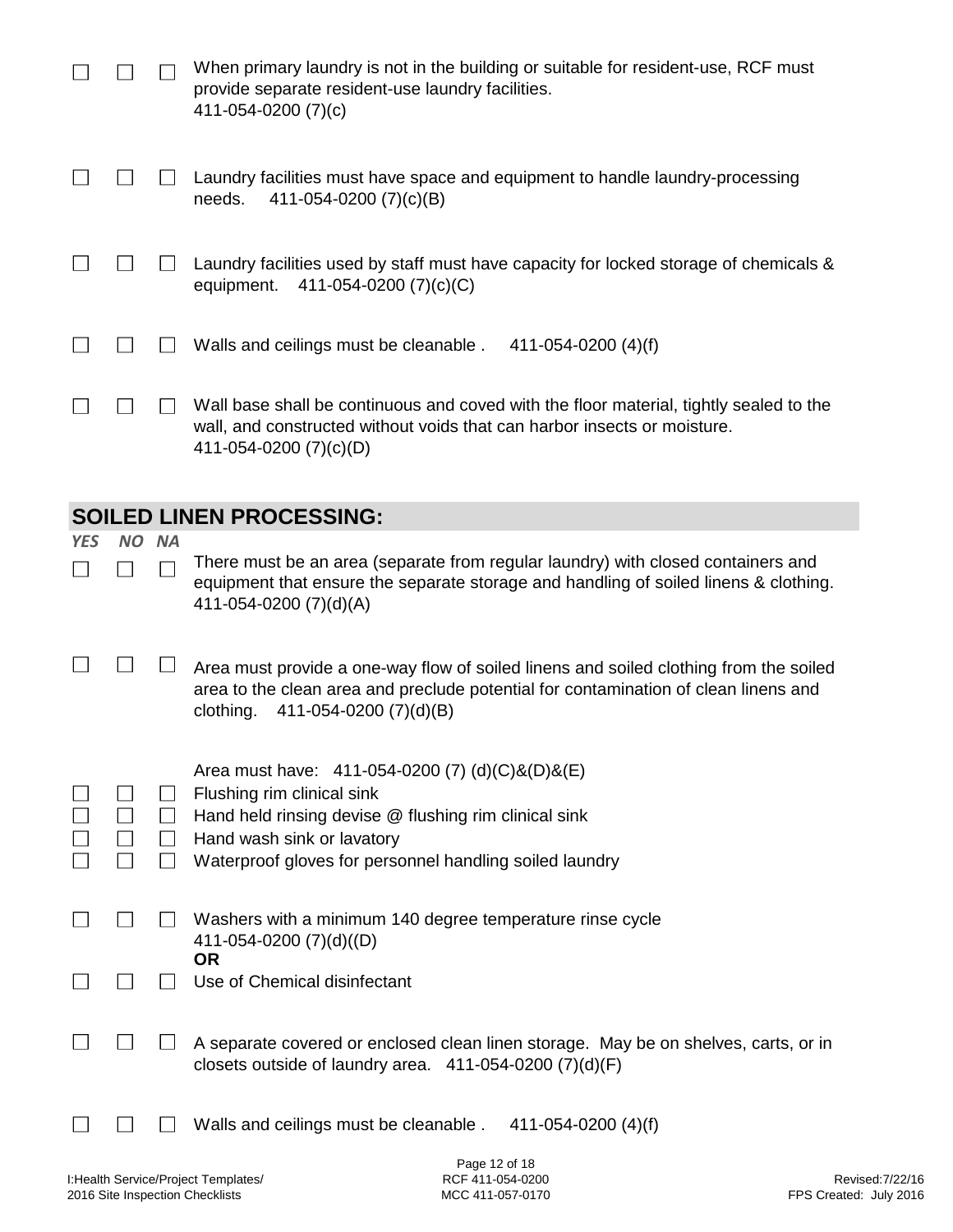|  | $\Box$ $\Box$ Area wall base shall be continuous and coved with the floor material, tightly sealed to |
|--|-------------------------------------------------------------------------------------------------------|
|  | the wall, and constructed without voids that can harbor insects or moisture.                          |
|  | 411-054-0200 (7)(d)(G)                                                                                |

|                                        | <b>JANITOR CLOSET:</b> |                      |                                                                                                                                                                                                                                                                                                                              |  |  |  |
|----------------------------------------|------------------------|----------------------|------------------------------------------------------------------------------------------------------------------------------------------------------------------------------------------------------------------------------------------------------------------------------------------------------------------------------|--|--|--|
| <b>YES</b>                             | <b>NO</b>              | <b>NA</b>            |                                                                                                                                                                                                                                                                                                                              |  |  |  |
|                                        |                        |                      | Facility must have a secured janitor closet.<br>411-054-0200 (7)(b)(A)                                                                                                                                                                                                                                                       |  |  |  |
|                                        |                        |                      | Including:<br>Storage for supplies & equipment. $411-054-0200$ (7)(b)(A)<br>Floor or service sink. 411-054-0200 (7)(b)(A)<br>Wall base shall be continuous and coved with the flooring material, tightly sealed to the<br>wall, and constructed without voids that can harbor insects or moisture.<br>411-054-0200 (7)(b)(B) |  |  |  |
|                                        |                        |                      | <b>SHARED RESIDENT BATHROOMS:</b>                                                                                                                                                                                                                                                                                            |  |  |  |
| <b>YES</b><br>$\overline{\phantom{a}}$ | <b>NO</b>              | <b>NA</b><br>$\perp$ | At least one centralized shower or tub must be designed for disabled access without<br>substantial lifting by staff. $411-054-0200$ (6)(a)(A)                                                                                                                                                                                |  |  |  |
|                                        |                        |                      | Bathrooms must be located or screened to allow for resident privacy while bathing and<br>provide adequate space for an attendant.<br>411-054-0200 (6)(a)(B)                                                                                                                                                                  |  |  |  |
|                                        |                        |                      | Lighting fixtures must be provided and be switchable near the entry door.<br>411-054-0200 (10)(c)                                                                                                                                                                                                                            |  |  |  |
|                                        |                        |                      | Toilet Facilities must be accessible. 411-054-0200 (6)(b)(A)                                                                                                                                                                                                                                                                 |  |  |  |
|                                        |                        |                      | Toilet Facilities must include: 411-054-0200 (6)(b)<br>A toilet<br>Hand Wash Sink<br>Mirror                                                                                                                                                                                                                                  |  |  |  |
|                                        |                        |                      | Showers must have: 411-054-0200 (6)(a)(D) &(E)<br>Grab bars<br>Hand-held shower head<br>Cleanable shower curtain                                                                                                                                                                                                             |  |  |  |
|                                        |                        |                      | Walls and ceilings must be cleanable.<br>411-054-0200 (4)(f)                                                                                                                                                                                                                                                                 |  |  |  |

Page 13 of 18 RCF 411-054-0200 MCC 411-057-0170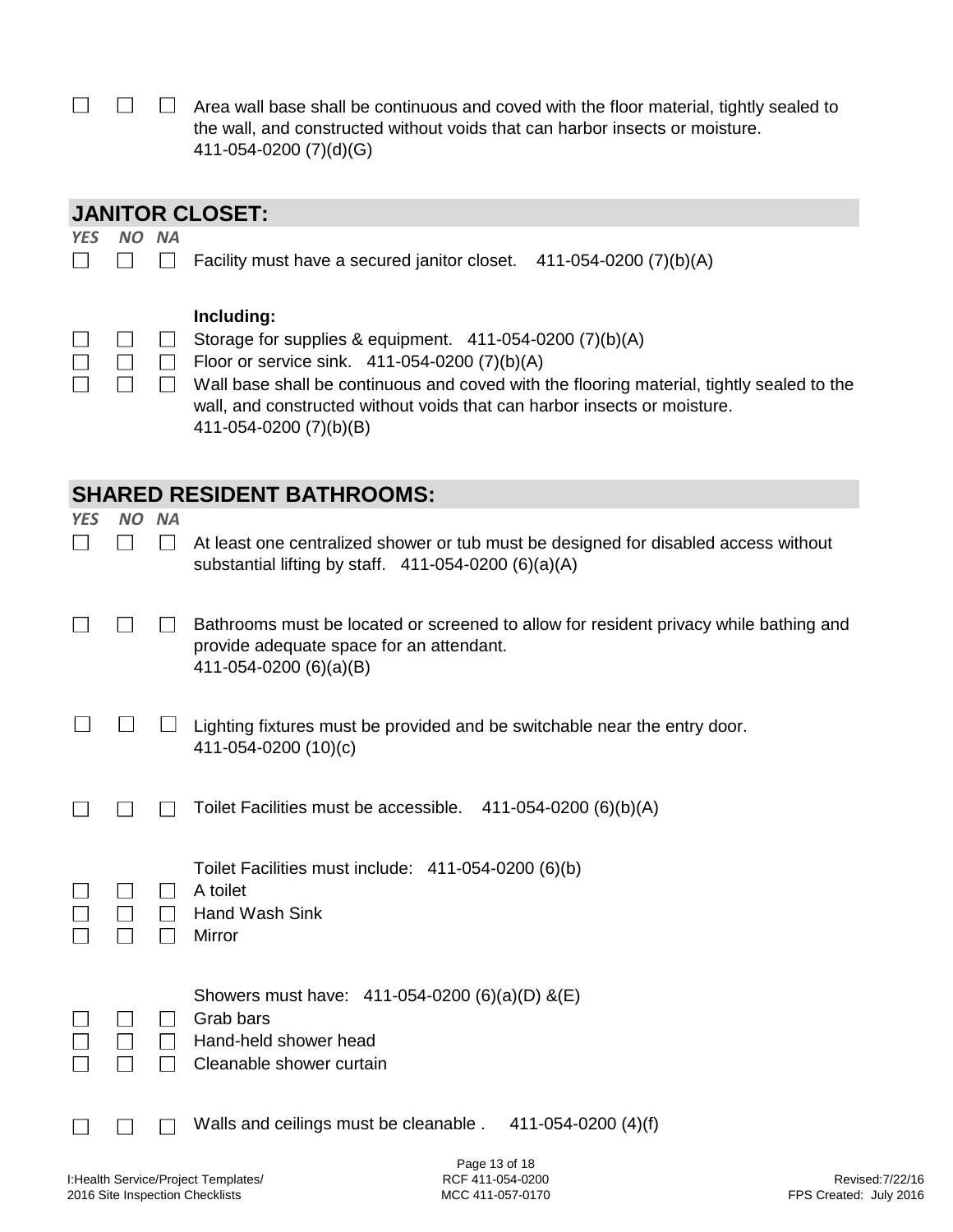|            |       | Slip resistant floor surface is required in all bathing areas.<br>411-054-0200 (6)(a)(C)                                                                                           |
|------------|-------|------------------------------------------------------------------------------------------------------------------------------------------------------------------------------------|
|            |       | A manually operated emergency call system must be provided in each toilet & bathing<br>facility used by residents and visitors. 411-054-0200 (11)(a)                               |
|            |       | All toilet and shower rooms must be equipped with a mechanical exhaust fan or central<br>exhaust system that discharges to the outside.<br>411-054-0200 (8)(b)                     |
|            |       | MCC=Lighting fixtures and circuitry must conform to lighting intensities in Table 2.<br>411-057-0170 (3)(b)(B)<br>Shower/Bathing Room Ambient = 30 FC<br>Reading $@$ 4' AFF =      |
|            |       | MCC=Lighting fixtures and circuitry must conform to lighting intensities in Table 2.<br>411-057-0170 (3)(b)(B)<br>Makeup/Shaving Vanity Task = $60$ FC<br>Reading @ work surface = |
|            |       | MCC=Lighting fixtures and circuitry must conform to lighting intensities in Table 2.<br>411-057-0170 (3)(b)(B)<br>Makeup/Shaving Vanity Ambient = 30 FC<br>Reading $@30"$ AFF =    |
|            |       | Hot water temperature in residents units must be maintained within a range of 110 -<br>120 degrees Fahrenheit. 411-054-0200 (9)(a)<br>$Reading =$                                  |
|            |       | <b>RESIDENT ROOMS/UNITS:</b>                                                                                                                                                       |
| <b>YES</b> | NO NA |                                                                                                                                                                                    |
|            |       | Individual rooms must have ID markers to assist residents in recognizing their rooms.<br>411-057-0170 (8)(c)                                                                       |
|            |       | MCC Residents may not be locked out of or inside of their rooms at any time.<br>411-057-00170 (8)(a)                                                                               |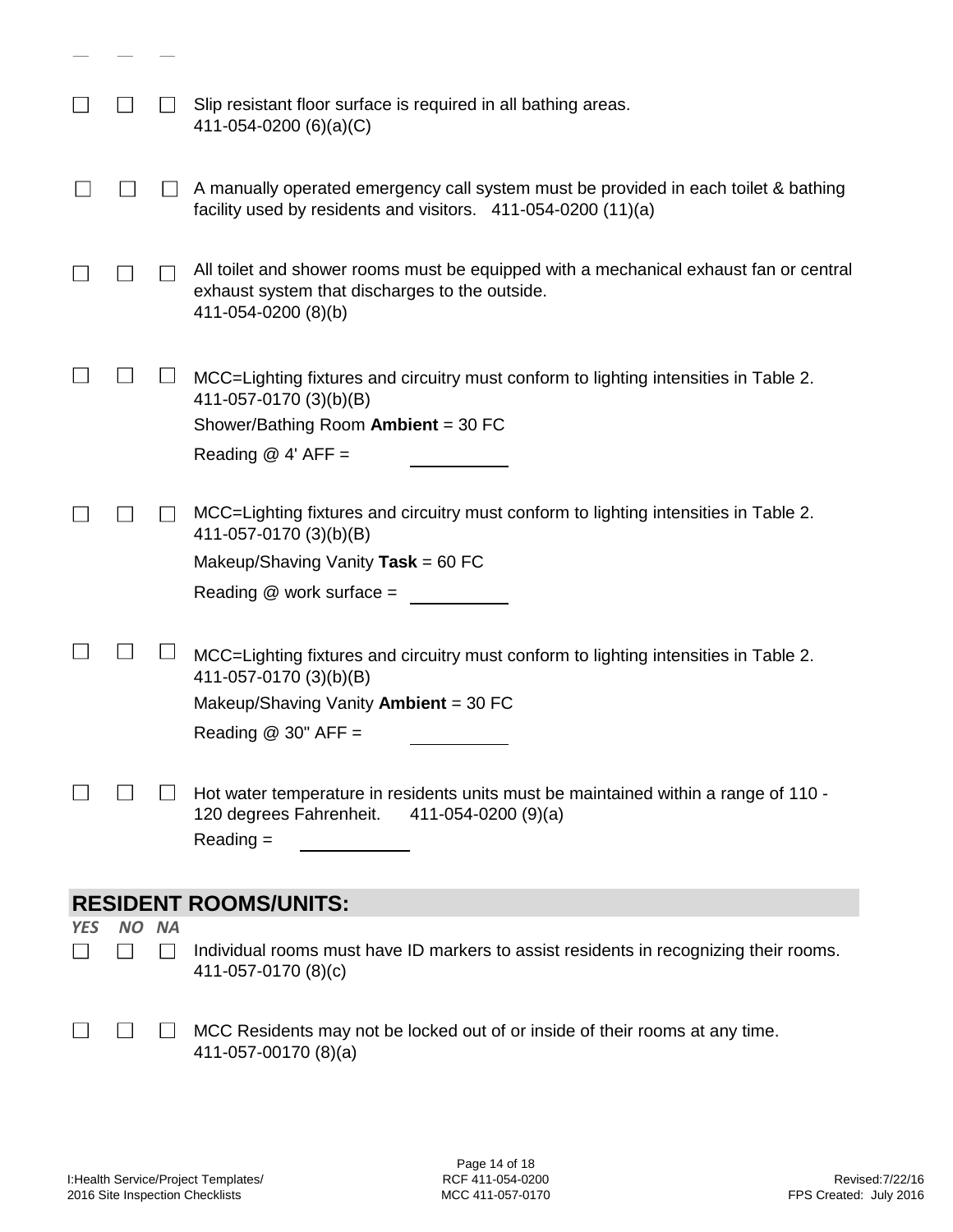|  | Resident Units must have a lockable door with lever handles, effective 01-15-2017.<br>Applies to all existing and new construction. $411-054-0200(5)(a)$                                       |
|--|------------------------------------------------------------------------------------------------------------------------------------------------------------------------------------------------|
|  | Lighting fixtures must be provided and be switchable near the entry door.<br>411-054-0200 (10)(c)                                                                                              |
|  | RCF must provide a call system that connects resident units to the care staff center or<br>staff pagers. Wireless systems are allowed.<br>411-054-0200 (11)                                    |
|  | $MCC = If$ intercom exists it must be used for emergencies only.<br>411-057-0170 (7)                                                                                                           |
|  | Resident units may be limited to a bedroom only, with bathroom facilities centrally<br>located off common corridors. Limited to no more than two residents.<br>411-054-0200 (5)                |
|  | Shared rooms must have a minimum of 3' between beds.<br>411-054-0200 (5)(c)                                                                                                                    |
|  | For bedroom units, the doors must open to an indoor, temperature controlled common-<br>use area or common corridor. $411-054-0200(5)(b)$                                                       |
|  | Residents may not enter a room through another resident's bedroom.<br>411-054-0200 (5)(b)                                                                                                      |
|  | Residents must be encouraged to decorate and furnish their rooms with personal items<br>and furnishings based on the residents needs, preferences, and appropriateness.<br>411-057-0170 (8)(b) |
|  | Separate wardrobe closet must be provided for each resident.<br>411-054-0200 (5)(f)                                                                                                            |
|  | Closet rod must be adjustable for height or fixed for reach ranges between 9" to 48"<br>per building codes.<br>411-054-0200 (5)(f)                                                             |
|  | A lockable storage space must be provided for the safekeeping of a resident's small<br>valuable items and funds. Both the administrator and resident may have keys.<br>411-054-0200 (5)(e)     |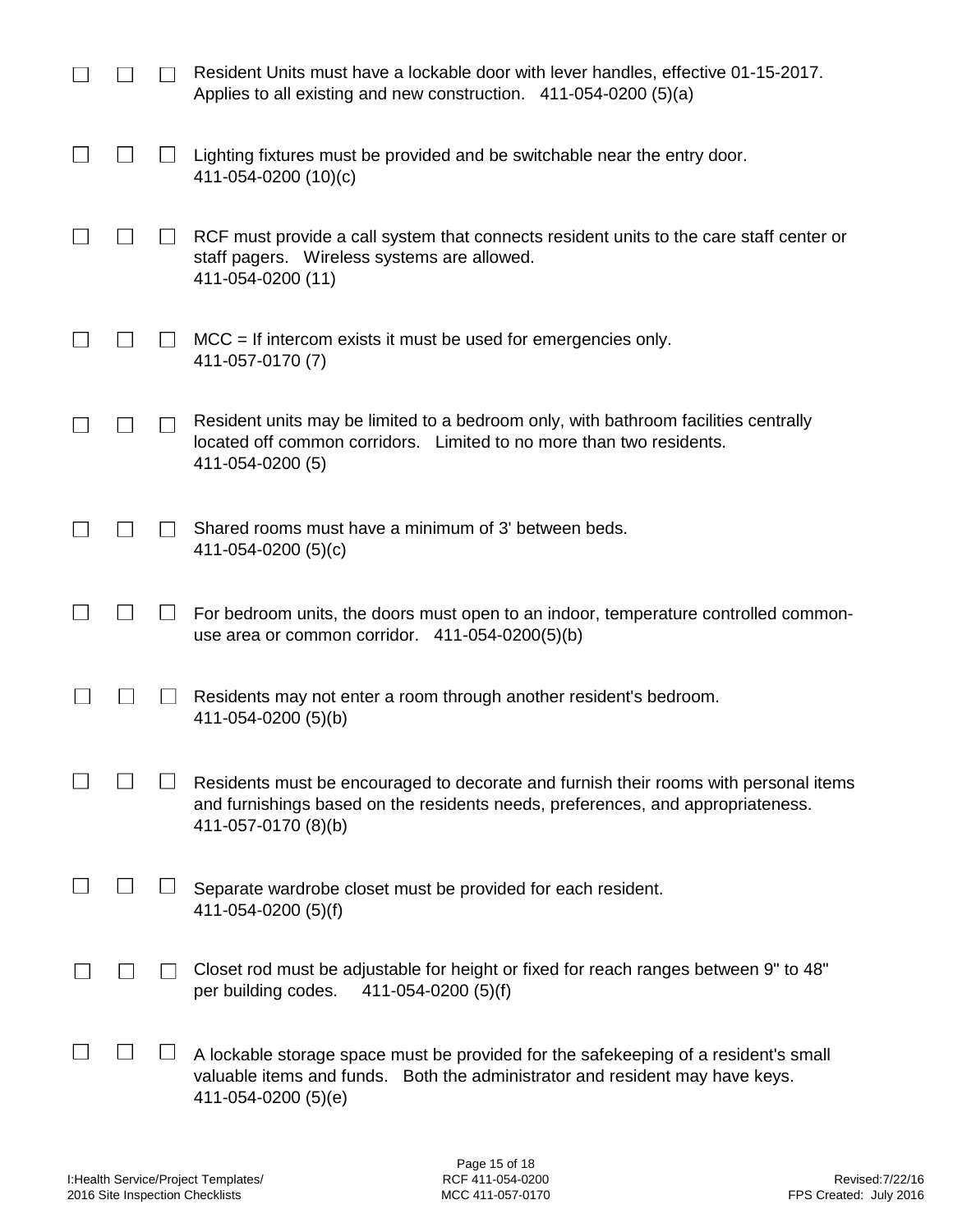|                     |  | Unit Windows must be equipped with curtains or blinds for privacy and control of<br>sunlight. 411-054-0200 (5)(g)(B)                                                              |  |  |  |
|---------------------|--|-----------------------------------------------------------------------------------------------------------------------------------------------------------------------------------|--|--|--|
|                     |  | Operable second floor windows must be designed to prevent accidental falls when sill<br>heights are lower than 36" AFF. $411-054-0200$ (5)(g)(C)                                  |  |  |  |
| $\sim$              |  | MCC=Lighting fixtures and circuitry must conform to lighting intensities in Table 2.<br>411-057-0170 (3)(b)(B)<br>Unit Entrance, Ambient = $30$ FC<br>Reading $@$ 30" AFF =       |  |  |  |
|                     |  | MCC=Lighting fixtures and circuitry must conform to lighting intensities in Table 2.<br>411-057-0170 (3)(b)(B)<br>Unit Living Room, Task = $75$ FC<br>Reading @ working surface = |  |  |  |
|                     |  | MCC=Lighting fixtures and circuitry must conform to lighting intensities in Table 2.<br>411-057-0170 (3)(b)(B)<br>Unit Living Room, Ambient = 30 FC<br>Reading $@$ 30" AFF =      |  |  |  |
|                     |  | MCC=Lighting fixtures and circuitry must conform to lighting intensities in Table 2.<br>411-057-0170 (3)(b)(B)<br>Wardrobe, Ambient = $30$ FC<br>Reading $@$ 30" AFF =            |  |  |  |
|                     |  | MCC=Lighting fixtures and circuitry must conform to lighting intensities in Table 2.<br>411-057-0170 (3)(b)(B)<br>Bedroom (Day) Ambient = 30 FC<br>Reading $@$ 30" AFF =          |  |  |  |
|                     |  | MCC=Lighting fixtures and circuitry must conform to lighting intensities in Table 2.<br>411-057-0170 (3)(b)(B)<br>Bedroom (Day) Task = 75 FC<br>Reading @ work surface =          |  |  |  |
| DECINENT DATUDOOMS. |  |                                                                                                                                                                                   |  |  |  |

### **RESIDENT BATHROOMS:**

*YES NO NA*  $\Box$  $\Box$  $\Box$ 

Slip resistant floor surface is required in all bathing areas. 411-054-0200 (6)(a)(C)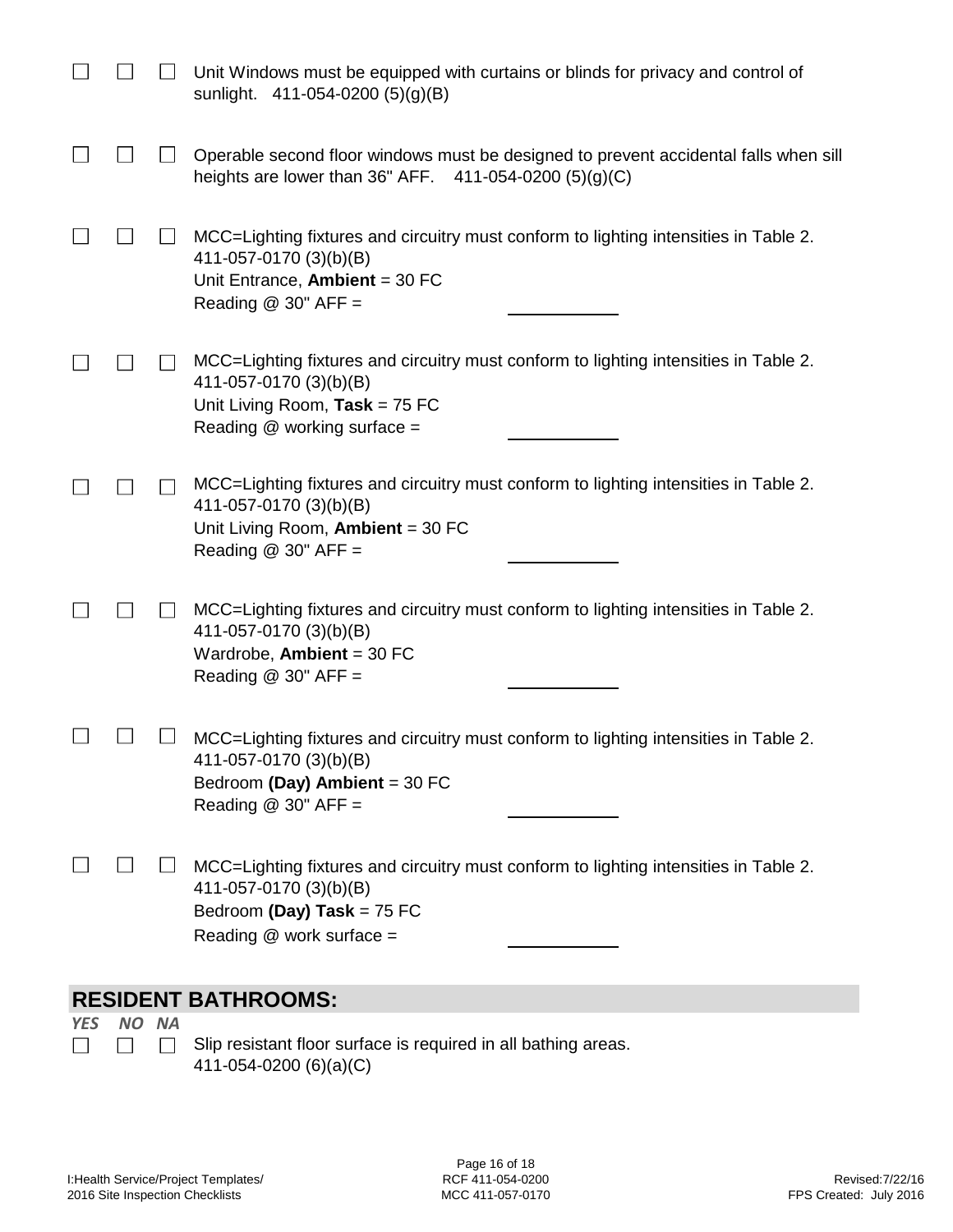|  |                                         | Lighting fixtures must be provided and be switchable near the entry door.<br>411-054-0200 (10)(c)                                                                                                            |
|--|-----------------------------------------|--------------------------------------------------------------------------------------------------------------------------------------------------------------------------------------------------------------|
|  | $\perp$<br>$\perp$<br>$\perp$<br>$\Box$ | Bathrooms must be:<br>411-054-0200 (5)(h)<br>A separate room<br>Accessible for wheelchairs<br>Include:<br><b>Toilet</b><br>Hand Wash Sink<br><b>Mirror</b><br><b>Towel Bar</b><br>Storage for toiletry items |
|  |                                         | Walls and ceilings must be cleanable.<br>411-054-0200 (4)(f)                                                                                                                                                 |
|  |                                         | All toilet and shower rooms must be equipped with a mechanical exhaust fan or central<br>exhaust system that discharges to the outside.<br>411-054-0200 (8)(b)                                               |
|  |                                         | A manually operated emergency call system must be provided in each toilet & bathing<br>facility used by residents and visitors. 411-054-0200 (11)(a)                                                         |
|  |                                         | MCC=Lighting fixtures and circuitry must conform to lighting intensities in Table 2.<br>411-057-0170 (3)(b)(B)<br>Makeup/Shaving Vanity, Ambient = 30 FC<br>Reading $@$ 4' AFF =                             |
|  |                                         | MCC=Lighting fixtures and circuitry must conform to lighting intensities in Table 2.<br>411-057-0170 (3)(b)(B)<br>Makeup Shaving Vanity, Task = 60 FC<br>Reading @ work surface =                            |
|  |                                         | MCC=Lighting fixtures and circuitry must conform to lighting intensities in Table 2.<br>411-057-0170 (3)(b)(B)<br>Shower/Bathing Room, Ambient = 30 FC<br>Reading $@$ 30" AFF =                              |
|  |                                         | Hot water temperature in residents units must be maintained within a range of 110 -<br>120 degrees Fahrenheit.<br>$411 - 054 - 0200(9)(a)$<br>$Reading =$                                                    |